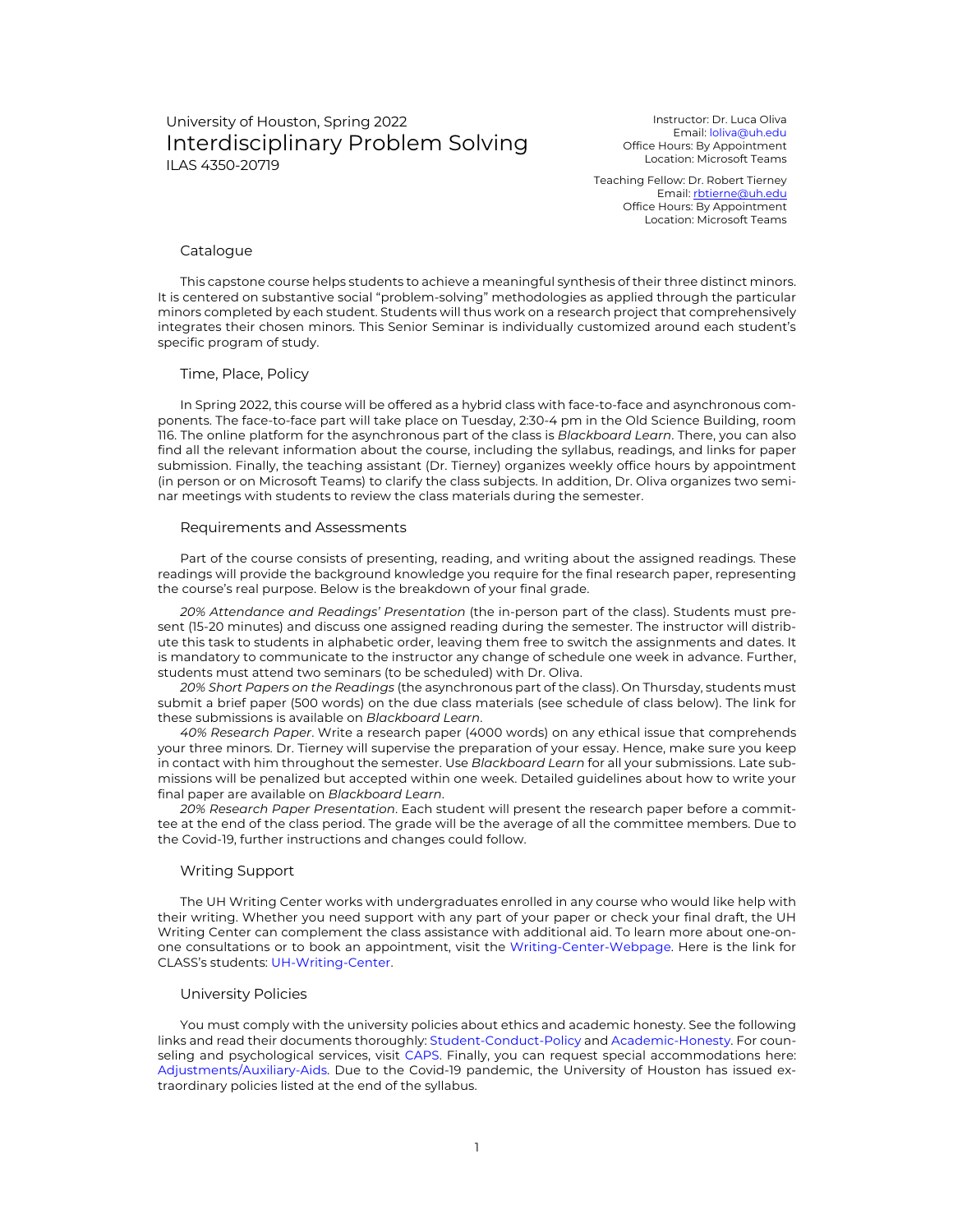## Schedule

| Jan 18<br>Jan 20            | Class Introduction<br><b>TBD</b>                                                                                                                                                              |
|-----------------------------|-----------------------------------------------------------------------------------------------------------------------------------------------------------------------------------------------|
|                             | OBJECTIVISM VS SUBJECTIVISM                                                                                                                                                                   |
| Jan 25<br>Jan 27            | Brink, "Introduction" to Moral Realism and the Foundations of Ethics (1-37)<br>Sayre-McCord, "Moral Realism" (Copp, 39-63)                                                                    |
| Feb <sub>1</sub><br>Feb 3   | Mackie, "Introduction: Outline of Hume's Theory" (1980: 1-6)<br>Mackie, "Morality not Based on Reason (Treatise III i 1)" (1980: 51-63)<br>Mackie, "The Subjectivity of Values" (1990: 15-49) |
| Feb 8<br>Feb <sub>10</sub>  | Ayer, "Critique of Ethics and Theology" (102-19)<br>Wright, "The Foundations of Morals" (258-88)                                                                                              |
|                             | DEONTOLOGY AND THEORY OF JUSTICE                                                                                                                                                              |
| Feb 15<br>Feb 17            | Kant, Groundwork of the Metaphysics of Morals (29-33, 36-8, 46-52)<br>Korsgaard, "The Normative Question" (1-48)                                                                              |
| Feb 22<br>Feb 24            | Hill, "Kantian Normative Ethics" (Copp, 480-512)<br>O'Neill, Constructivism in Ethics (1989: 206-18)                                                                                          |
| Mar 1                       | Rawls, "Justice as Fairness" (1-19)<br>Rawls, "The Veil of Ignorance" (118-23)                                                                                                                |
| Mar 3                       | Ross, "What Makes Right Acts Right?" (16-47)                                                                                                                                                  |
|                             | <b>VIRTUE ETHICS</b>                                                                                                                                                                          |
| Mar 8<br>Mar 10             | Aristotle, "Human Good" (3-19)<br>Shafer-Landau, "Virtue Ethics" (252-71)                                                                                                                     |
| Mar 15-17                   | Spring Holiday                                                                                                                                                                                |
|                             | CONSEQUENTIALISM                                                                                                                                                                              |
| Mar 22<br>Mar 24            | Mill, "Utilitarianism" (115-40)<br>Crisp, "What Utilitarianism Is" (95-112)<br>Shafer-Landau, "Consequentialism: Its Nature and Attractions" (117-32)                                         |
|                             | <b>EVIL AND INJUSTICE</b>                                                                                                                                                                     |
| Mar 29<br>Mar 31            | Card, "Introduction: The Atrocity Paradigm" (3-26)<br>Kekes, "Introduction: The Problem and the Approach" (1-9)                                                                               |
| Apr 5<br>Apr 7              | Nietzsche, "The First Essay: Good and Evil, Good and Bad" (10-34)<br>Hatab, "The First Essay: Good and Evil, Good and Bad" (37-68)                                                            |
| Apr <sub>12</sub><br>Apr 14 | Leiter, "A Commentary on the First Essay" (155-77)<br>Singer, "About Ethics" (1-15)                                                                                                           |
| Apr 19<br>Apr 21            | Singer, "Equality and Its Implications" (16-47)<br>Singer, "Climate Change" (216-37)                                                                                                          |
| Apr 26<br>Apr 29<br>Apr 30  | Research Paper Due<br>Research Paper Presentation<br>Research Paper Presentation                                                                                                              |

### Textbook

The course has no textbook. All the readings are available on Blackboard Learn. See below the complete bibliography for this course.

Aristotle, The *Nicomachean Ethics*. Oxford University Press, 2009.

Alfred Jules Ayer, *Language, Truth and Logic*. Dover, 1952.

David O. Brink, *Moral Realism and the Foundations of Ethics*. Cambridge University Press, 1989.

Claudia Card, *The Atrocity Paradigm*. Oxford University Press, 2002.

Geoffrey Sayre-McCord, "Moral Realism." In David Copp (ed), *The Oxford Handbook of Ethical Theory*, Oxford University Press, 2006: 39-63.

Roger Crisp, *Mill on Utilitarianism*. Routledge, 1997.

Lawrence J. Hatab, *Nietzsche's On the Genealogy of Morality. An Introduction*. Cambridge University Press, 2008. Thomas E. Hill Jr., "Kantian Normative Ethics." In David Copp (ed), *The Oxford Handbook of Ethical Theory*, Oxford University Press, 2006: 480-504.

John Kekes, *The Roots of Evil*. Cornell University Press, 2005.

Immanuel Kant, *Groundwork of the Metaphysics of Morals*. Yale University Press, 2002.